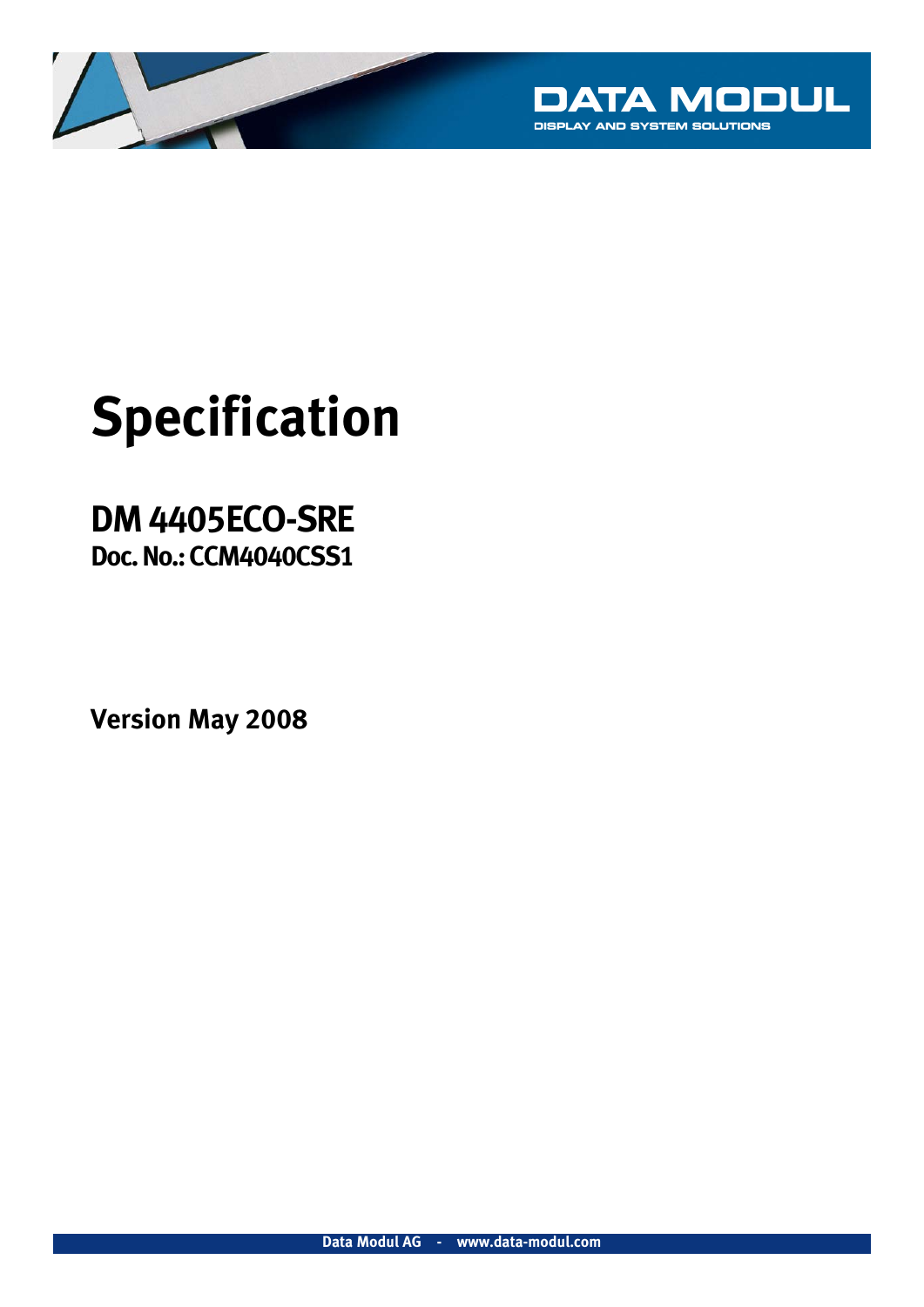

## **CCM4040CSS1 LCD MODULE**

#### 1、FEATURES

- LCD Type: STN
- $\bullet$ Display Mode: YELLOW-GREEN
- Display Format: 4 Lines x 40 Characters
- $\bullet$ Input Data: 4-Bits or 8-Bits Interface Available
- $\bullet$ Display Font: 5 x 8 Dots
- $\bullet$ Power Supply: Single Power Supply (5.0V±5%)
- $\bullet$ Driving Method: 1/16Duty, 1/5Bias
- -

#### **2**ǃ**ABSOLUTE MAXIMUM RATINGS**

| Item                         | Symbol | Min.       | Max.      | Unit |
|------------------------------|--------|------------|-----------|------|
| Power Supply for Logic       | Vdd    | $-0.3$     | $+7.0$    |      |
| Power Supply for LCD Drive   | Vlcd   | $Vdd-15.0$ | $Vdd+0.3$ |      |
| Input Voltage                | Vi     | $-0.3$     | $Vdd+0.3$ |      |
| <b>Operating Temperature</b> | Topr   |            | $+50$     |      |
| <b>Storage Temperature</b>   | Tstg   | $-20$      | +60       |      |

#### **3**ǃ**MECHANICAL PARAMETERS**

| Item                         | Description                   | Unit |
|------------------------------|-------------------------------|------|
| <b>LCM</b> Outline Dimension | $190.0(L)$ x 54.0(W) x 9.0(H) | mm   |
| Viewing Dimension            | $147.0(L) \times 29.5(W)$     | mm   |
| Weight                       | About95                       |      |

#### **4**ǃ**SYSTEM BLOCK DIAGRAM**

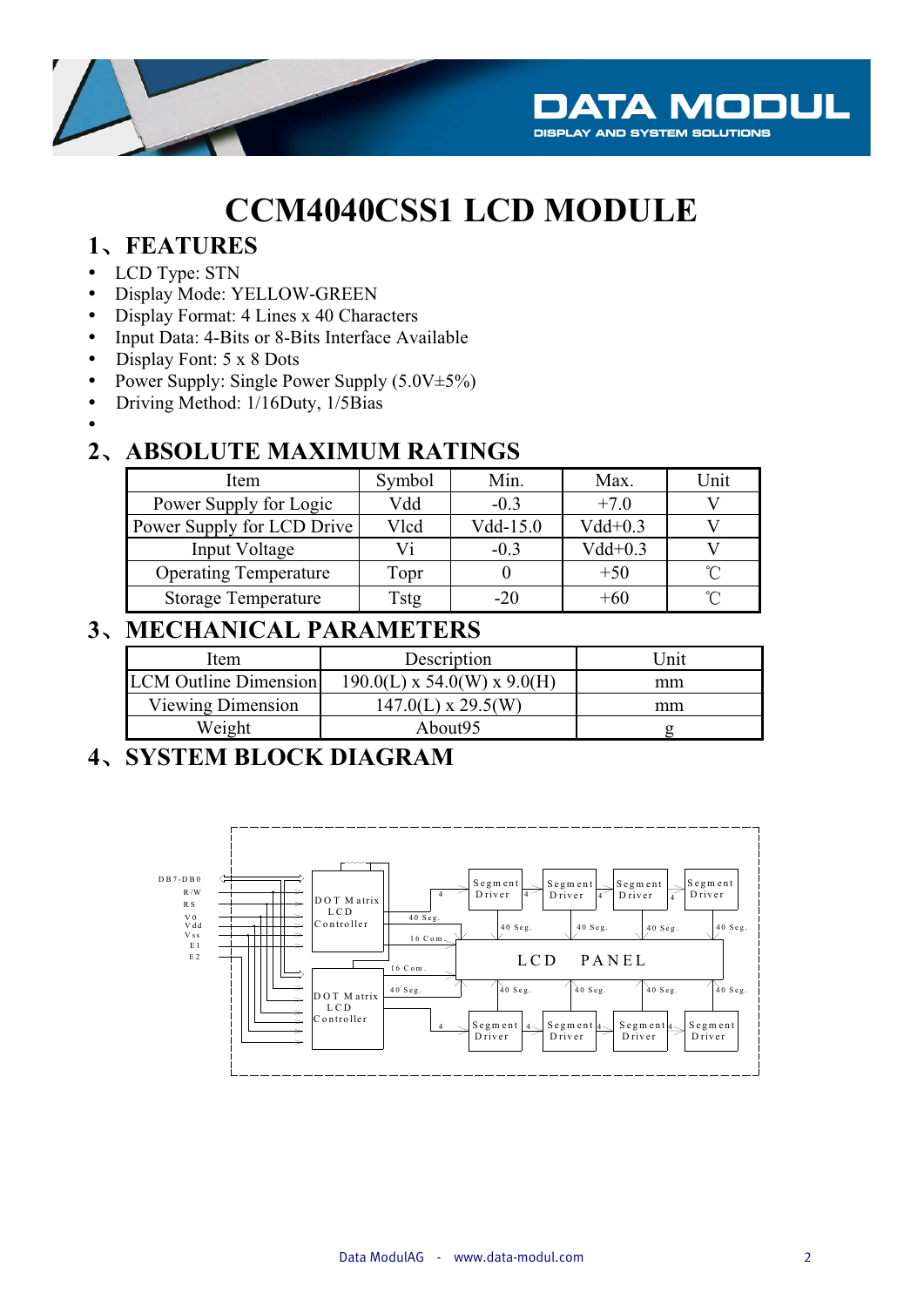

## **5**, **DC CHARACTERISTICS**  $(Ta=25^{\circ}C; Vdd=5.0V \pm 10\%, Vss=0V)$

| Item                                           | Symbol           | <b>Test Condition</b>     | Min.      | Typ. | Max.           | Unit                    |
|------------------------------------------------|------------------|---------------------------|-----------|------|----------------|-------------------------|
| <b>Operating Voltage</b>                       | Vdd              |                           | 4.5       | 5.0  | 5.5            | V                       |
| <b>LCD</b> Voltage                             | Vlcd             | Vdd-Vo                    | $-$       | 5.0  | $\overline{a}$ | V                       |
| <b>Operating Current</b>                       | Idd              | $Vdd=5.0v$<br>Fosc=270KHz | 0.7       | 1.4  | 2.7            | mA                      |
| Input "High"<br>Voltage $(1)$<br>(Except OSC1) | Vih1             |                           | 2.2       |      | Vdd            | V                       |
| Input "Low"<br>Voltage $(1)$<br>(Except OSC1)  | Vil1             |                           | $-0.3$    |      | 0.6            | V                       |
| Input "High"<br>Voltage $(2)$<br>(OSC1)        | Vih <sub>2</sub> |                           | $Vdd-1.0$ |      | Vdd            | V                       |
| Input "Low"<br>Voltage $(2)$<br>(OSC1)         | Vil2             |                           | $-0.2$    |      | 1.0            | $\overline{\mathsf{V}}$ |
| Output "High"<br>Voltage $(1)$<br>$(D0-D7)$    | Voh1             | Ioh= $-0.205mA$           | 2.4       |      |                | V                       |
| Output "Low"<br>Voltage $(1)$<br>$(D0-D7)$     | Vol1             | $Io = 1.2mA$              |           |      | 0.4            | V                       |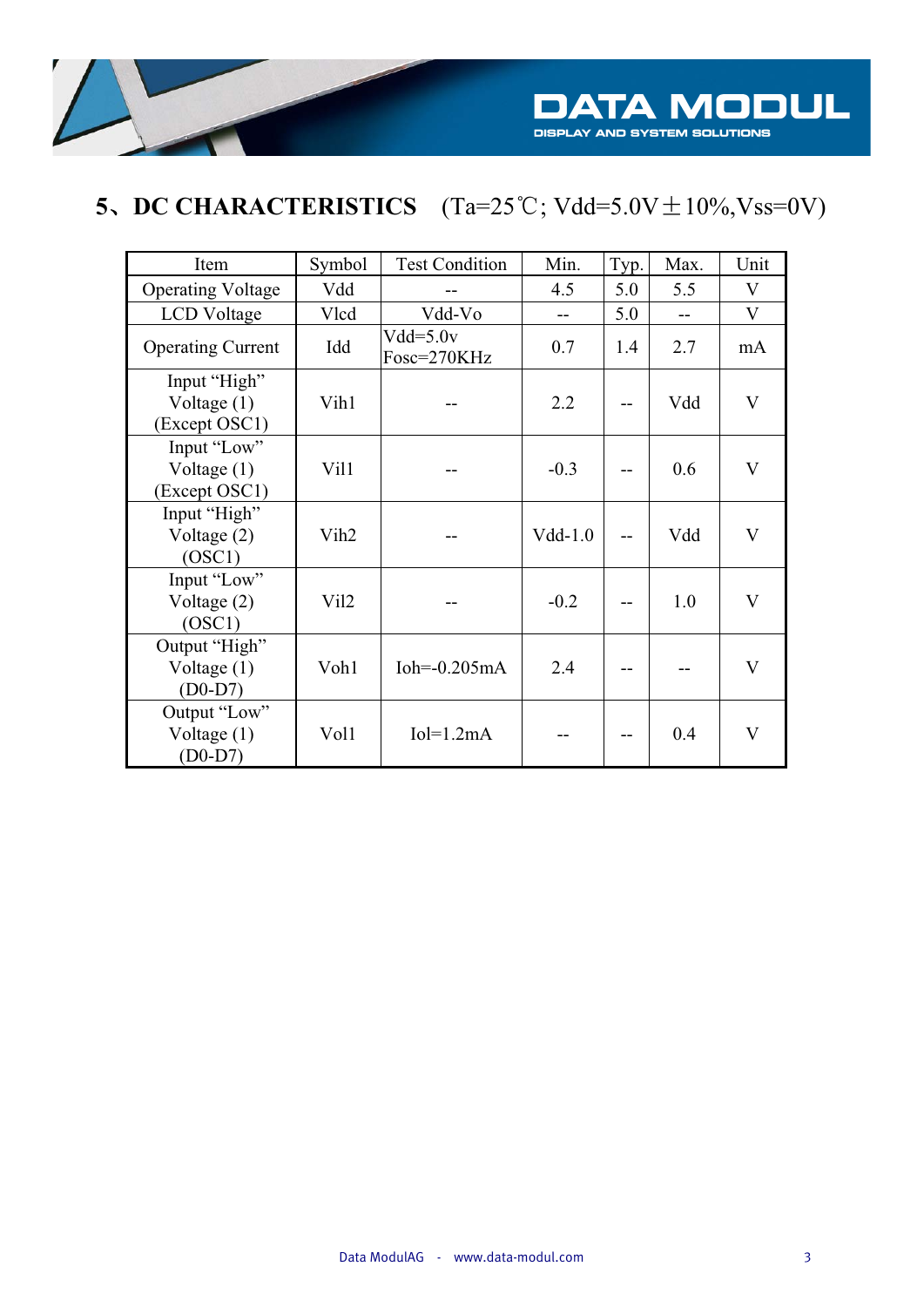

#### **6**ǃ**PIN ASSIGNMENT**

| NO.            | Symbol           | Level       | Function                                      |                                               |  |  |  |  |
|----------------|------------------|-------------|-----------------------------------------------|-----------------------------------------------|--|--|--|--|
| 1              | DB7              | H/L         |                                               |                                               |  |  |  |  |
| $\overline{2}$ | DB <sub>6</sub>  | H/L         | Data bus for both 4 and 8 bit transfer        |                                               |  |  |  |  |
| $\overline{3}$ | D <sub>B5</sub>  | H/L         |                                               |                                               |  |  |  |  |
| $\overline{4}$ | DB <sub>4</sub>  | H/L         |                                               |                                               |  |  |  |  |
| 5              | DB <sub>3</sub>  | H/L         |                                               |                                               |  |  |  |  |
| 6              | D <sub>B2</sub>  | H/L         |                                               | Data bus used in 8 bit transfer               |  |  |  |  |
| $\overline{7}$ | DB1              | H/L         |                                               |                                               |  |  |  |  |
| 8              | D <sub>B</sub> 0 | H/L         |                                               |                                               |  |  |  |  |
| 9              | E1               | $H$ , $H/L$ | Start enable signal to read or write the data |                                               |  |  |  |  |
| 10             | R/W              | H/L         | H--Read                                       | L—Write                                       |  |  |  |  |
| 11             | <b>RS</b>        | H/L         | Register                                      | H: Data register                              |  |  |  |  |
|                |                  |             | Select                                        | L: Instruction register                       |  |  |  |  |
| 12             | Vee              |             | <b>FOR LCD</b>                                |                                               |  |  |  |  |
| 13             | Vss              |             | 0V                                            | <b>POWER SUPPLY</b>                           |  |  |  |  |
| 14             | Vdd              |             | $+5.0V$                                       |                                               |  |  |  |  |
| 15             | E2               | $H$ , $H/L$ |                                               | Start enable signal to read or write the data |  |  |  |  |
| 16             | NC               |             | NC                                            |                                               |  |  |  |  |
| 17             | NC               |             | NC                                            |                                               |  |  |  |  |
| 18             | NC               |             | NC                                            |                                               |  |  |  |  |

#### **7.** AC CHARACTERISTICS (Vdd=5.0V $\pm 10\%$ ,Vss=0V ,Ta=25°C) (Write mode)

| Characteristic           | Symbol      | Min. | Typ. | Max. | Unit |
|--------------------------|-------------|------|------|------|------|
| E Cycle Time             | Tc          | 500  |      |      | ns   |
| E Rise/Fall Time         | Tr, Tf      |      |      | 25   | ns   |
| E Pulse Width(High, Low) | Tpw         | 220  |      |      | ns   |
| R/W and RS Set-up Time   | Tas         | 40   |      |      | ns   |
| R/W and RS Hold Time     | Tah         | 10   | --   |      | ns   |
| Data Set-up Time         | <b>Tdsw</b> | 60   |      |      | ns   |
| Data Hold Time           | Th          | 10   |      |      | ns   |

#### **8**, **AC CHARACTERISTICS** (Vdd=5.0V $\pm 10\%$ ,Vss=0V, Ta=25<sup>°</sup>C) (Read mode)

| Characteristic            | Symbol | Min. | Typ. | Max. | Unit |
|---------------------------|--------|------|------|------|------|
| E Cycle Time              | Tc     | 500  |      |      | ns   |
| E Rise/Fall Time          | Tr, Tf |      | --   | 25   | ns   |
| E Pulse Width (High, Low) | Tpw    | 220  | --   |      | ns   |
| R/W and RS Set-up Time    | Tas    | 40   |      |      | ns   |
| R/W and RS Hold Time      | Tah    | 10   |      |      | ns   |
| Data Set-up Time          | Tddr   |      |      | 120  | ns   |
| Data Hold Time            | Th     | 20   |      |      | ns   |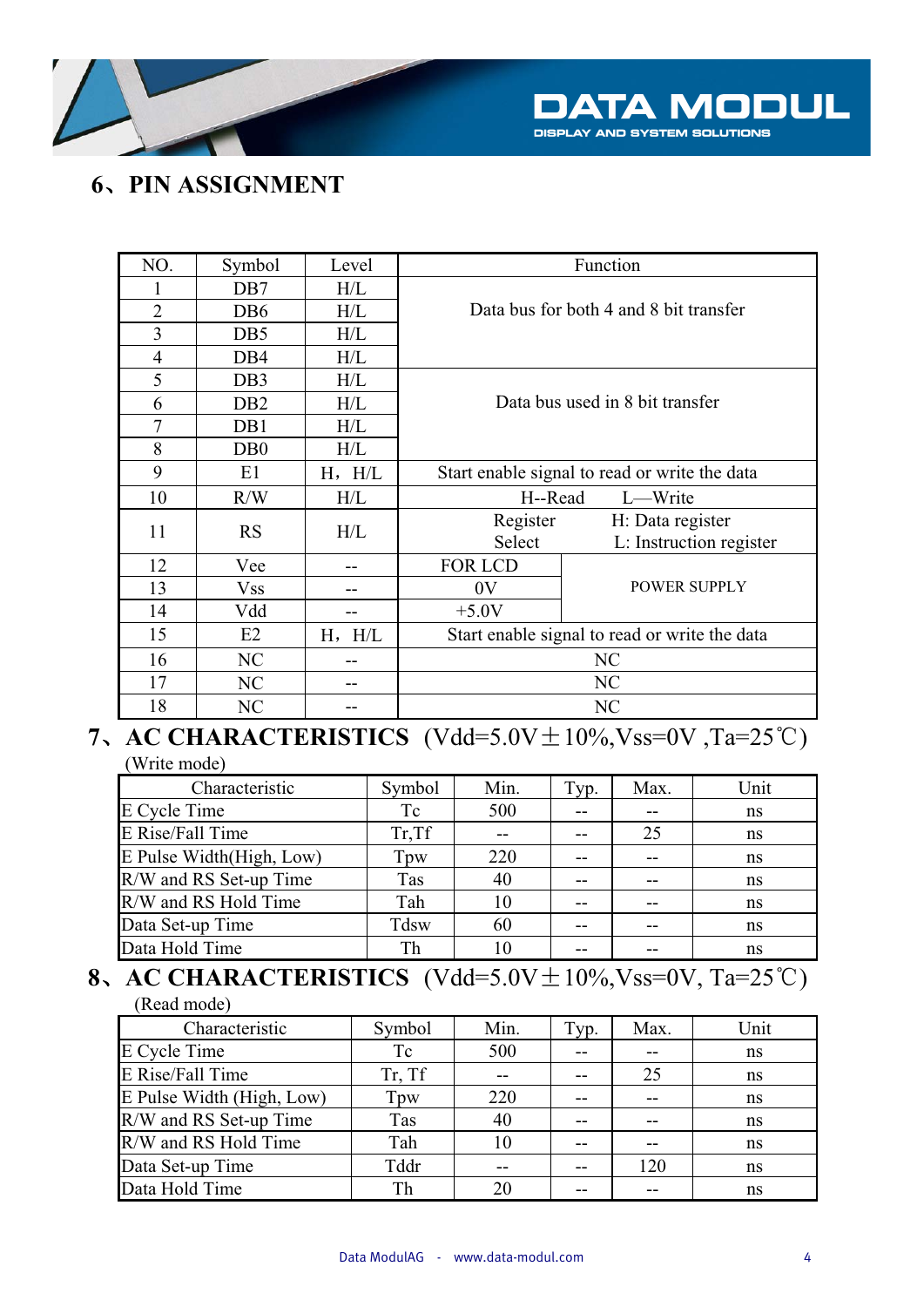

#### 9、WRITE MODE TIMING DIAGRAM



#### **10、READ MODE TIMING DIAGRAM**

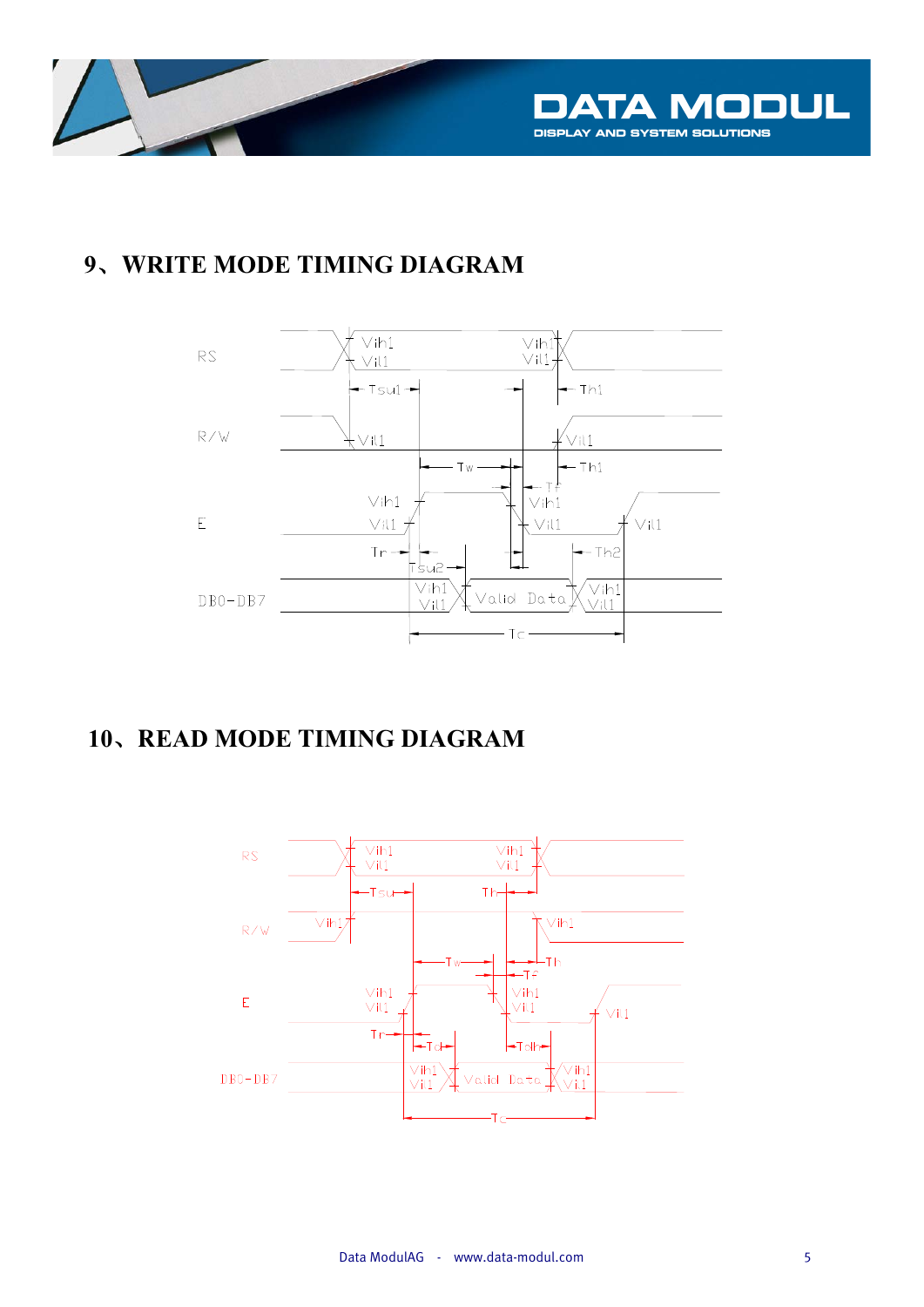

#### 4-bit interface mode (Condition: Fosc=270KHZ)  $11.$

| Wait for more than 30ms<br>after Vdd rises to 4.5V.<br>Wait for more than 40ms<br>after Vdd rises to 2.7V |                            |          |                           |                      |              |                 |                 |          |                 |  |  |  |
|-----------------------------------------------------------------------------------------------------------|----------------------------|----------|---------------------------|----------------------|--------------|-----------------|-----------------|----------|-----------------|--|--|--|
|                                                                                                           |                            |          |                           |                      |              |                 |                 |          |                 |  |  |  |
| Function set                                                                                              |                            |          |                           |                      |              |                 |                 |          |                 |  |  |  |
| R/W<br>RS<br>DB7<br>DB <sub>6</sub><br>DB <sub>5</sub><br>DB4<br>DB3<br>DB2<br>DB1<br>DB <sub>0</sub>     |                            |          |                           |                      |              |                 |                 |          |                 |  |  |  |
| 0                                                                                                         | 0                          | 0        | 0                         | 1                    | 0            | Χ               | X               | X        | Χ               |  |  |  |
| 0                                                                                                         | 0                          | 0        | 0                         | $\mathbf{1}$         | 0            | Χ               | Χ               | X        | Χ               |  |  |  |
| 0                                                                                                         | 0                          | N        | F                         | Χ                    | Χ            | Χ               | Χ               | Χ        | Χ               |  |  |  |
|                                                                                                           |                            |          |                           |                      |              |                 |                 |          |                 |  |  |  |
|                                                                                                           | Wait for more than 39ms    |          |                           |                      |              |                 |                 |          |                 |  |  |  |
|                                                                                                           |                            |          |                           |                      |              |                 |                 |          |                 |  |  |  |
|                                                                                                           |                            |          |                           |                      |              |                 |                 |          |                 |  |  |  |
| Display ON/OFF Control                                                                                    |                            |          |                           |                      |              |                 |                 |          |                 |  |  |  |
| RS                                                                                                        | R/W                        | DB7      | DB6                       | DB <sub>2</sub>      | DB1          | DB <sub>0</sub> |                 |          |                 |  |  |  |
| 0                                                                                                         | 0                          | 0        | 0                         | 0                    | 0            | Χ               | Χ               | X        | Χ               |  |  |  |
| 0                                                                                                         | Ć<br>0<br>1<br>D<br>B<br>Χ |          |                           |                      |              |                 |                 | Χ        | Χ               |  |  |  |
|                                                                                                           |                            |          |                           |                      |              |                 |                 |          |                 |  |  |  |
|                                                                                                           |                            |          | Wait for more than 39ms   |                      |              |                 |                 |          |                 |  |  |  |
|                                                                                                           |                            |          |                           |                      |              |                 |                 |          |                 |  |  |  |
|                                                                                                           |                            |          |                           |                      |              |                 |                 |          |                 |  |  |  |
|                                                                                                           |                            |          |                           | Display Clear        |              |                 |                 |          |                 |  |  |  |
| RS                                                                                                        | R/W                        | DB7      | DB6                       | DB <sub>5</sub>      | DB4          | DB3             | DB <sub>2</sub> | DB1      | DB <sub>0</sub> |  |  |  |
| 0                                                                                                         | 0                          | 0        | 0                         | 0                    | 0            | Χ               | Χ               | Χ        | Χ               |  |  |  |
| 0                                                                                                         | 0                          | 0        | 0                         | 0                    | $\mathbf{1}$ | Χ               | Χ               | Χ        | Χ               |  |  |  |
|                                                                                                           |                            |          |                           |                      |              |                 |                 |          |                 |  |  |  |
|                                                                                                           |                            |          | Wait for more than 1.53ms |                      |              |                 |                 |          |                 |  |  |  |
|                                                                                                           |                            |          |                           |                      |              |                 |                 |          |                 |  |  |  |
|                                                                                                           |                            |          |                           |                      |              |                 |                 |          |                 |  |  |  |
|                                                                                                           | Entry Mode set             |          |                           |                      |              |                 |                 |          |                 |  |  |  |
| RS<br>0                                                                                                   | R/W<br>0                   | DB7<br>0 | DB <sub>6</sub><br>0      | DB <sub>5</sub><br>0 | DB4<br>0     | DB3<br>Χ        | DB2<br>X        | DB1<br>Χ | DB0<br>Χ        |  |  |  |
|                                                                                                           |                            |          |                           |                      |              |                 |                 |          |                 |  |  |  |
| 0                                                                                                         | $\pmb{0}$                  | 0        | $\mathbf{1}$              | I/D                  | βH           | Χ               | Χ               | X        | X               |  |  |  |

| N | 0 | 1-line mode |
|---|---|-------------|
|   |   | 1-line mode |
| F | 0 | display off |
|   |   | display on  |

| D | N | display off |
|---|---|-------------|
|   |   | display on  |
|   |   |             |
| C | 0 | cursor off  |
|   |   | cursor on   |
|   |   |             |
| B | N | blink off   |
|   |   | blink on    |
|   |   |             |

| Wait for more than 1.53ms |                 |                 |     |     |                 |     |                 |  |  |  |  |
|---------------------------|-----------------|-----------------|-----|-----|-----------------|-----|-----------------|--|--|--|--|
|                           |                 |                 |     |     |                 |     |                 |  |  |  |  |
| Entry Mode set            |                 |                 |     |     |                 |     |                 |  |  |  |  |
| DB7                       | DB <sub>6</sub> | DB <sub>5</sub> | DB4 | DB3 | DB <sub>2</sub> | DB1 | DB <sub>0</sub> |  |  |  |  |
| 0                         |                 |                 |     | Χ   | X               | Χ   | Χ               |  |  |  |  |
|                           |                 | /h              | dц  | Y   | Y               | Y   | Y               |  |  |  |  |

Initialization end

| I/D | Λ | decrement mode   |
|-----|---|------------------|
|     |   | increment mode   |
|     |   |                  |
| ŚH  | N | entire shift off |
|     |   | entire shift on  |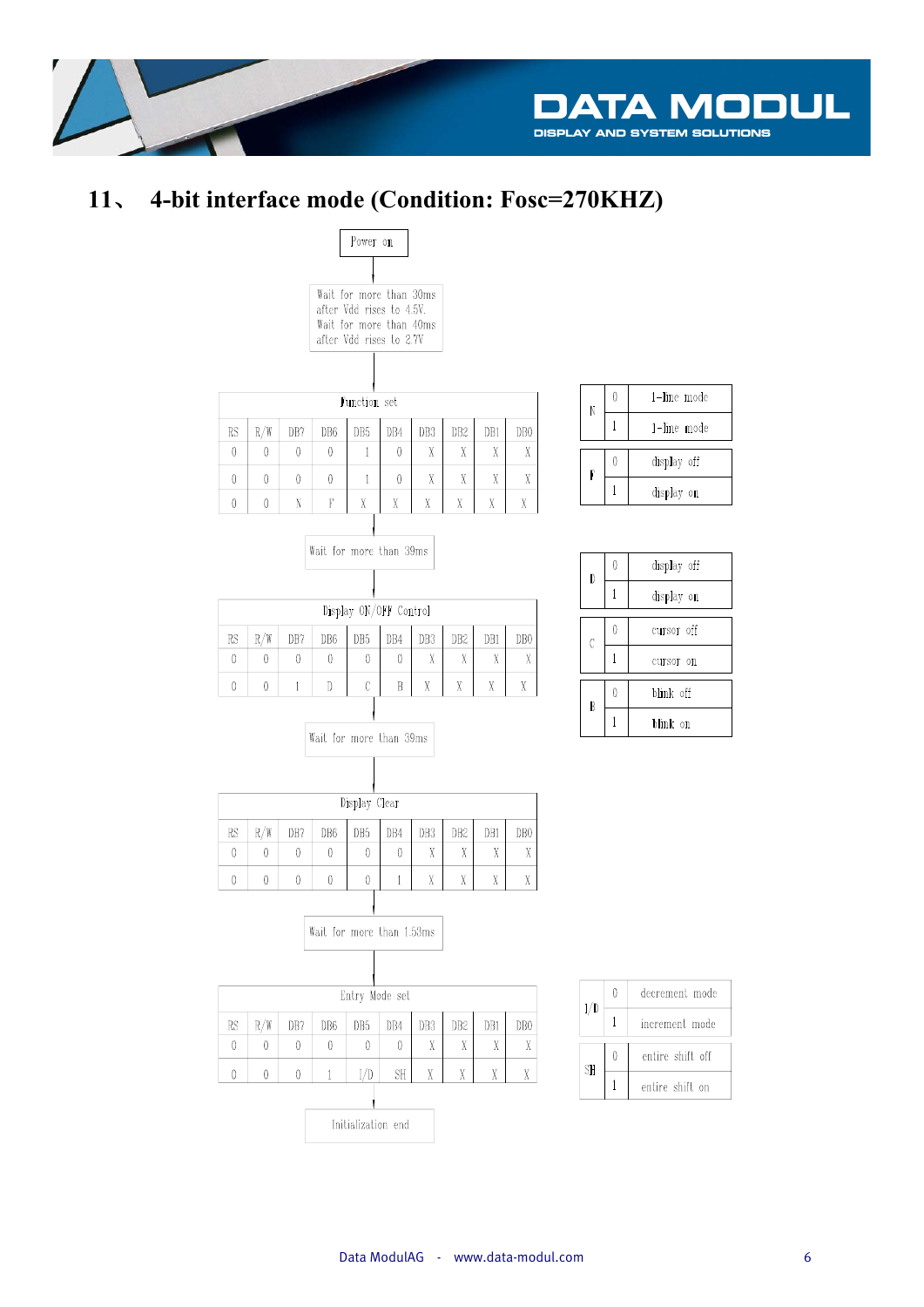

## 12、CONTROL AND DISPLAY COMMAND

| Command                                  | <b>RS</b>    |   | $R/W$ DB7 DB6 |   | DB5                                                 | DB <sub>4</sub> | DB <sub>3</sub> | D <sub>B2</sub> | DB1           | $\overline{DB0}$                         | Remark                                                                                                                                        |
|------------------------------------------|--------------|---|---------------|---|-----------------------------------------------------|-----------------|-----------------|-----------------|---------------|------------------------------------------|-----------------------------------------------------------------------------------------------------------------------------------------------|
| Display<br>Clear                         | $\mathbf{L}$ | L | L             | L | $\overline{L}$                                      | L               | L               | L               | L             | H                                        | Write "20H" to DDRAM.and set<br>DDRAM address to "00H" from<br>AC.                                                                            |
| Return<br>Home                           | $\mathbf{L}$ | L | L             | L | $\overline{L}$                                      | L               | L               | L               | H             | $\boldsymbol{\mathrm{X}}$                | Cursor move to first digit                                                                                                                    |
| <b>Entry Mode</b><br>Set                 | L            | L | L             | L | $\mathbf{L}$                                        | L               | $\mathbf{L}$    | H               | I/D           | <b>SH</b>                                | I/D: Set cursor move direction<br>H-Increase L-Decrease<br>SH: Specifies shift of display<br>H-Display is shifted<br>L-Display is not shifted |
| Display<br>On/Off<br>Control             | $\mathbf{L}$ | L | L             | L | L                                                   | L               | $\rm H$         | $\mathbf D$     | $\mathcal{C}$ | B                                        | D: Display (H-on, L-off) C:<br>Cursor (H-on, L-off)<br>B: Blinking (H-on, L-off)                                                              |
| Shift                                    | $\mathbf{L}$ | L | L             | L | L                                                   | H               | S/C             | R/L             | $\mathbf X$   | $\boldsymbol{\mathrm{X}}$                | SC:(H-Display shift, L-Cursor<br>move)<br>R/L:(H-Right shift, L-Left shift)                                                                   |
| <b>Set Function</b>                      | L            | L | L             | L | H                                                   | DL              | N               | F               | $\mathbf X$   | X                                        | DL: (H-8 bits interface, L-4 bits<br>interface)<br>N:(H-2 line display, L-1 line<br>display)<br>F:(H-5 x 10 dots, L-5 x 7 dots)               |
| <b>Set CGRAM</b><br>Address              | L            | L | L             | H | CG RAM address<br>(Corresponds to address)          |                 |                 |                 |               |                                          | CGRAM data is sent and<br>received after this setting                                                                                         |
| <b>Set DDRAM</b><br>Address              | L            | L | H             |   |                                                     | DD RAM address  |                 |                 |               |                                          | DDRAM data is sent and<br>received after this setting                                                                                         |
| <b>Read Busy</b><br>Flag $\&$<br>Address | L            | H | BF            |   | Address Counter used for<br>Both DD & CGRAM address |                 |                 |                 |               |                                          | BF:(H-Busy, L-Ready)<br>--Reads BF indication<br>Internal operating is being<br>performed<br>--Reads address counter contents                 |
| Write Data<br>to<br><b>RAM</b>           | Η            | L |               |   | Write Data                                          |                 |                 |                 |               | Write data into DDRAM or<br><b>CGRAM</b> |                                                                                                                                               |
| Read Data<br>from<br><b>RAM</b>          | Η            | H |               |   |                                                     | Read Data       |                 |                 |               |                                          | Read data from DDRAM or<br><b>CGRAM</b>                                                                                                       |

"X": Don't Care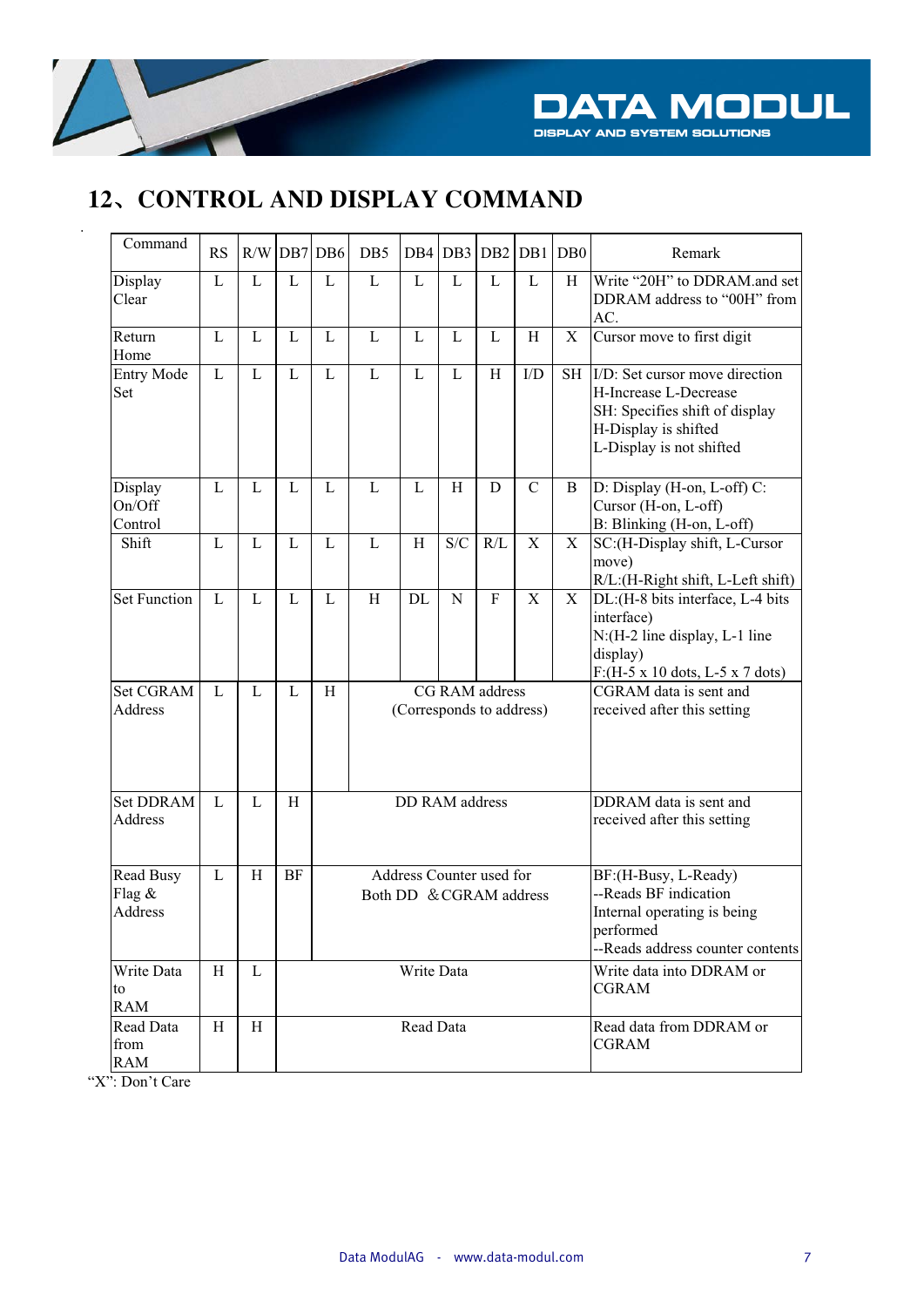

#### 13、FONT TABLE

#### NO 7066-0A

| Ь7-Ь4<br><b>63-60</b> |                         | 000010001 | 10010  | 0011              | 0100                     | 101011        | 0110                | 0111        | 1000 1001 | 1010               | 1011                | 1100                | 1101                      | 1110                                                                                                                                                                                                                                                                                                                                                                                                                  | 1111             |
|-----------------------|-------------------------|-----------|--------|-------------------|--------------------------|---------------|---------------------|-------------|-----------|--------------------|---------------------|---------------------|---------------------------|-----------------------------------------------------------------------------------------------------------------------------------------------------------------------------------------------------------------------------------------------------------------------------------------------------------------------------------------------------------------------------------------------------------------------|------------------|
| 0000                  | CG<br><b>RAM</b><br>(1) |           |        | G                 | a                        | P             | r.                  | ш           |           |                    | <b>MARKET</b>       | IJ                  | <b>MARK</b><br>xxx<br>жe, | Ö,                                                                                                                                                                                                                                                                                                                                                                                                                    | Þ                |
| 0001                  | (2)                     |           | l      | 1                 | H                        | U             | ш<br>- 3            | 燗           |           | Ľ,                 | ł                   | Ŧ.                  | $\phi$<br>si i            | . .<br>m,<br>---                                                                                                                                                                                                                                                                                                                                                                                                      | Ċ.               |
| 0010                  | (3)                     |           | п      | <br>z.            | B                        | H             | D                   | r,          |           | r                  | H,                  | IJ                  | 矊                         | E.                                                                                                                                                                                                                                                                                                                                                                                                                    | <b>MAR</b><br>C) |
| 0011                  | (4)                     |           | Ħ      | 3<br><b>Truck</b> | D                        | Ŧ<br>SH.<br>  | ш<br>ш              | m<br>u.     |           | J                  | ņ                   | T                   | t                         | ă,                                                                                                                                                                                                                                                                                                                                                                                                                    | Ø.               |
| 0100                  | (5)                     |           | \$     | 糊                 | D                        |               | d                   | ۱           |           | liy                | I                   | ļ.                  | þ                         | IJ                                                                                                                                                                                                                                                                                                                                                                                                                    | Ċ,               |
| 0101                  | (6)                     |           | H<br>× | <br>m<br>1440     | E                        | I<br>ĵ<br>    | e                   | ш           |           | ш                  | A                   | ¢                   | <b>Mag</b><br>ш           | C,                                                                                                                                                                                                                                                                                                                                                                                                                    | $\cdot$<br>U     |
| 0110                  | (7)                     |           | ē,     | Ø<br>Ċ,           | F                        | U             | ₽                   | W           |           | ≕<br>z             | Π                   | XX.<br>             | m<br>                     | f.                                                                                                                                                                                                                                                                                                                                                                                                                    | port.<br>ă.      |
| 0111                  | (8)                     |           | g      | ♦                 | <br>D                    | U             | <b>SOF</b><br>щ<br> | ш           |           | sin ng<br>×        | Ŧ                   | <br>J.              | <br><b>ANNA</b><br>U.     | a                                                                                                                                                                                                                                                                                                                                                                                                                     | π                |
| 1000                  | (1)                     |           | ŧ      | 8                 | H                        | H             | h                   | ×           |           | 4                  | ŋ                   | 7                   | 串<br>Ē                    | $\phi^{\!\!\!\!\!/\,\!\!\!\!/\,\!\!\!\!/\,\!\!\!\!/\,\!\!\!\!/\,\!\!\!\!/\,\!\!\!\!/\,\!\!\!\!/\,\!\!\!\!/\,\!\!\!\!/\,\!\!\!\!/\,\!\!\!\!/\,\!\!\!\!/\,\!\!\!\!/\,\!\!\!\!/\,\!\!\!\!/\,\!\!\!\!/\,\!\!\!\!/\,\!\!\!\!/\,\!\!\!\!/\,\!\!\!\!/\,\!\!\!\!/\,\!\!\!\!/\,\!\!\!\!/\,\!\!\!\!/\,\!\!\!\!/\,\!\!\!\!/\,\!\!\!\!/\,\!\!\!\!/\,\!\!\!\!/\,\!\!\!\!/\,\!\!\!\!/\,\!\!\!\!/\,\!\!\!\!/\,\!\!\!\!/\,\!\!\!\!/\$ | <br>×            |
| 1001                  | (2)                     |           | Ï      | <br>œ<br>w        | I                        | H             | t                   | ш,<br>wa ka |           | m.<br>w            | T                   | f                   | đ,                        | - 1                                                                                                                                                                                                                                                                                                                                                                                                                   | u<br><b>MAG</b>  |
| 1010                  | (3)                     |           | ×      | m<br>ж            | Ţ                        | ш<br>ф<br>ЮU. | Ħ                   | men<br>x.   |           | <b>MARK</b><br>ada | sistem.<br>鼺        | ۹<br>i              | Ļ.                        | j                                                                                                                                                                                                                                                                                                                                                                                                                     | Ŧ.               |
| 1011                  | (4)                     |           | ÷      | ж<br>ÿ.           | ŀ.                       | Ī             | ŧ                   | Í,          |           | y.                 | Ţ                   | Ħ<br><b>Side of</b> | О                         | ×                                                                                                                                                                                                                                                                                                                                                                                                                     | Ħ                |
| 1100                  | (5)                     |           | ×      | $\phi$<br>步       | L                        | ¥             | l                   | I           |           | Ť.                 | ×.<br>₩             | m<br>w              | ņ                         | Ù,                                                                                                                                                                                                                                                                                                                                                                                                                    | m                |
| 1101                  | (6)                     |           |        | -                 | <b>Service</b><br>I<br>H | m<br>J        | m                   | Ï           |           | m.                 | <b>MARKET</b><br>A, | u t<br>Ý,           | w.<br>$\#$                | ٠<br>Ŧ.                                                                                                                                                                                                                                                                                                                                                                                                               | ----<br>×        |
| 1110                  | (7)                     |           | ш      | J                 | N                        | ×.            | n                   | ÷           |           | 畐                  | Ξ                   | 市                   | 僻                         | <br>n                                                                                                                                                                                                                                                                                                                                                                                                                 |                  |
| 1111                  | (8)                     |           |        | X<br>۰            | <br>O                    |               | O                   | ÷           |           | ш                  | Π                   | W                   | ä                         | C,                                                                                                                                                                                                                                                                                                                                                                                                                    | I                |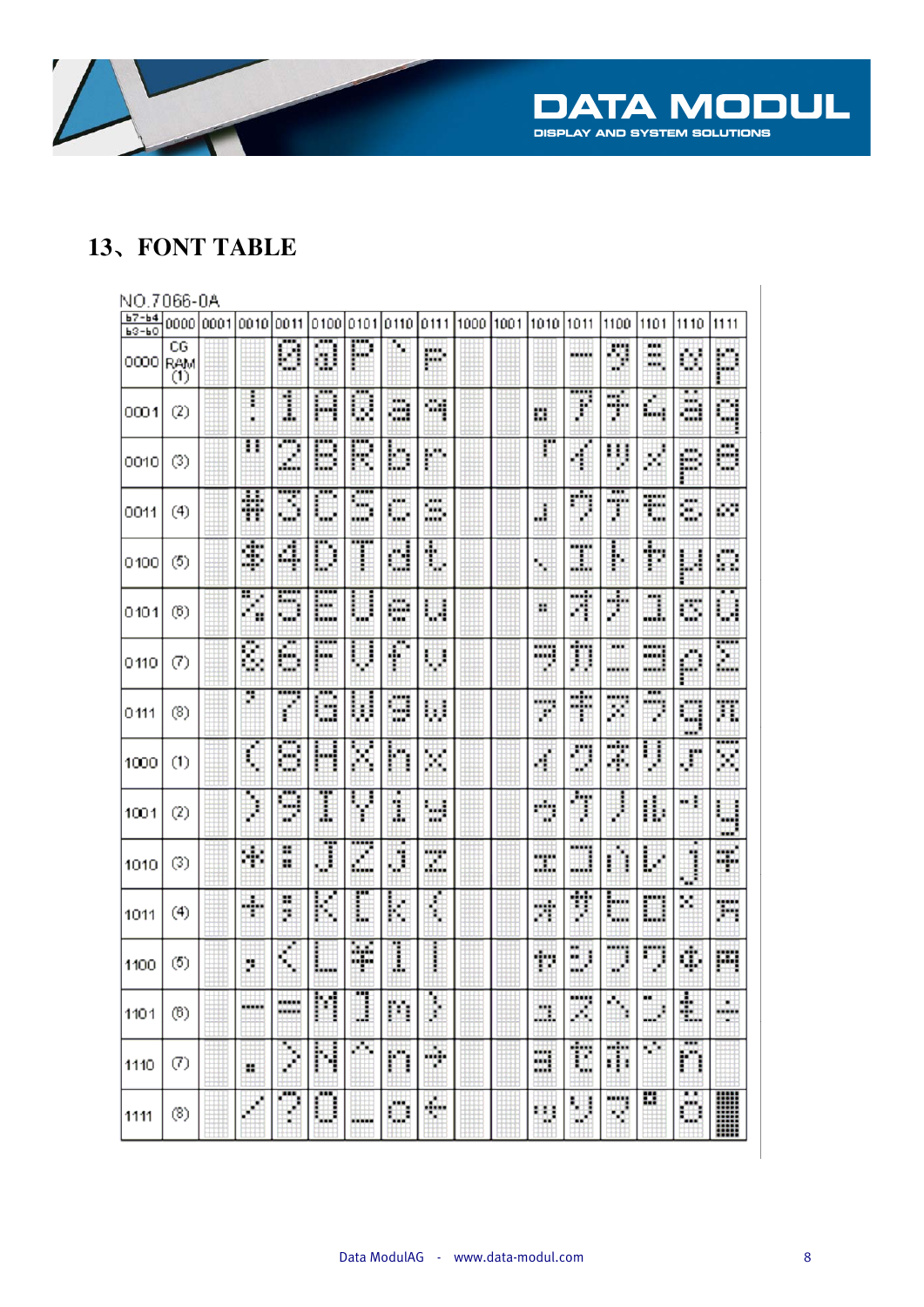

## 14、ASSEMBLY DIAGRAM